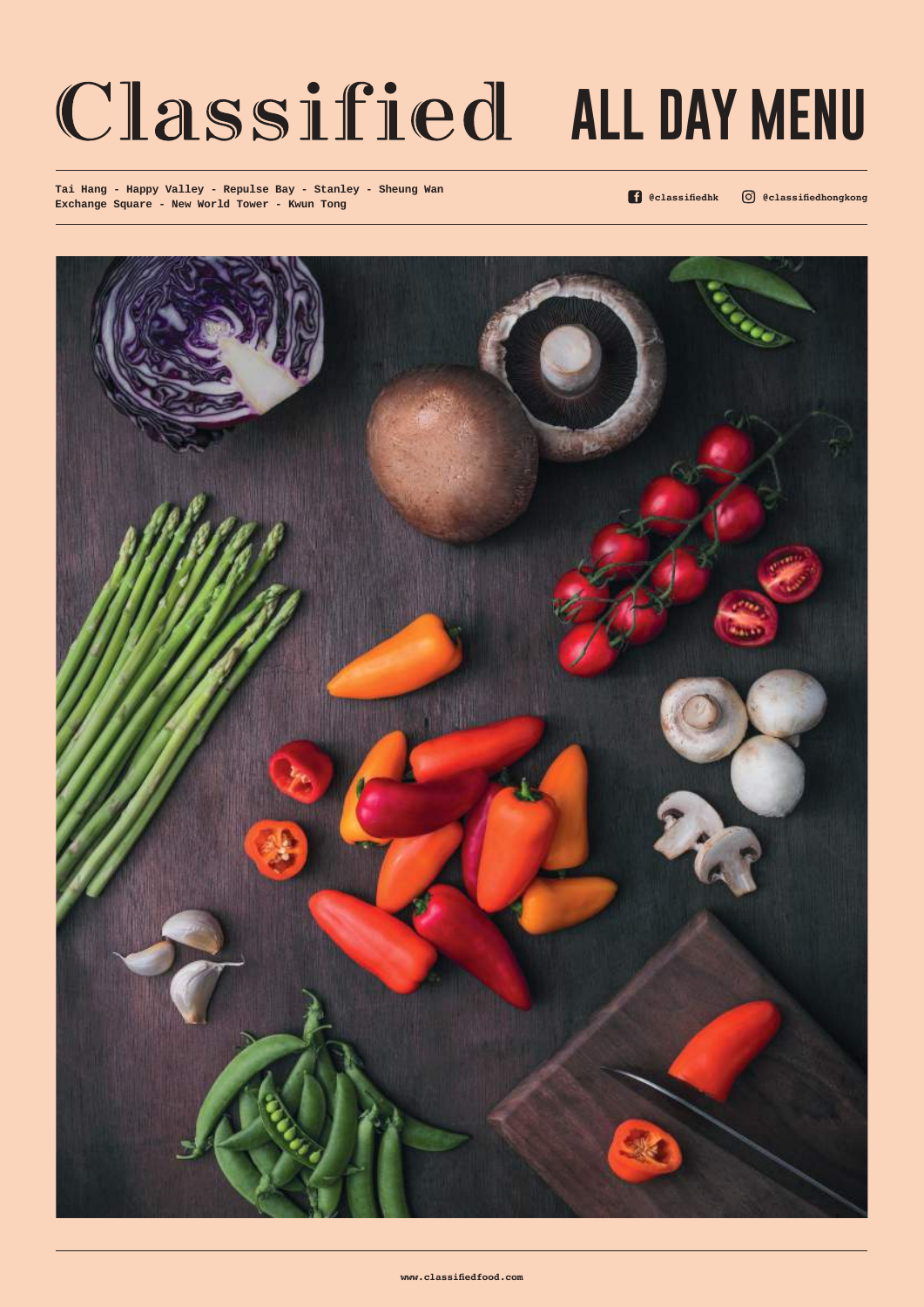| Pan-fried Norwegian                 | 175 |  |  |  |  |
|-------------------------------------|-----|--|--|--|--|
| Salmon Florentine                   |     |  |  |  |  |
| Wilted spinach, mushrooms, onions,  |     |  |  |  |  |
| cream                               |     |  |  |  |  |
| 香煎挪威三文魚配忌廉香菇菠菜                      |     |  |  |  |  |
|                                     |     |  |  |  |  |
| <b>Eggs Benedict</b>                | 115 |  |  |  |  |
| British gammon ham, English muffin, |     |  |  |  |  |
| Hollandaise sauce                   |     |  |  |  |  |
| 英式班尼迪蛋                              |     |  |  |  |  |

| Pan-fried Australian       | 175 |
|----------------------------|-----|
| Sea bass                   |     |
| Lemon, rosemary, olive oil |     |

#### 鮮烤原條燒鱸魚

| Spanish Frittata                   | 118 |
|------------------------------------|-----|
| Spanish chorizo, eggs, red onions, |     |
| bell peppers, spring onions,       |     |
| paprika<br>西班牙辣肉腸焗蛋                |     |
| <b>Eggs Royale</b>                 | 118 |

| ____                              |  |
|-----------------------------------|--|
| Norwegian smoked salmon,          |  |
| English muffin, Hollandaise sauce |  |
| 挪威煙三文魚班尼迪蛋                        |  |

| <b>Lobster bisque</b> |  |                                  | 88 |
|-----------------------|--|----------------------------------|----|
|                       |  | Creamy bisque, toasted sourdough |    |
| 龍蝦濃湯配多士               |  |                                  |    |

**Classified breakfast 118** British pork sausage, bacon, baked beans, tomato, mushroom, eggs, sourdough 英式精選早餐(自選雞蛋款式)

| <b>Eggs Florentine</b>          | 112 |
|---------------------------------|-----|
| Wilted spinach, English muffin, |     |
| Hollandaise sauce               |     |
| 菠菜班尼迪蛋                          |     |



### **CLASSICS**

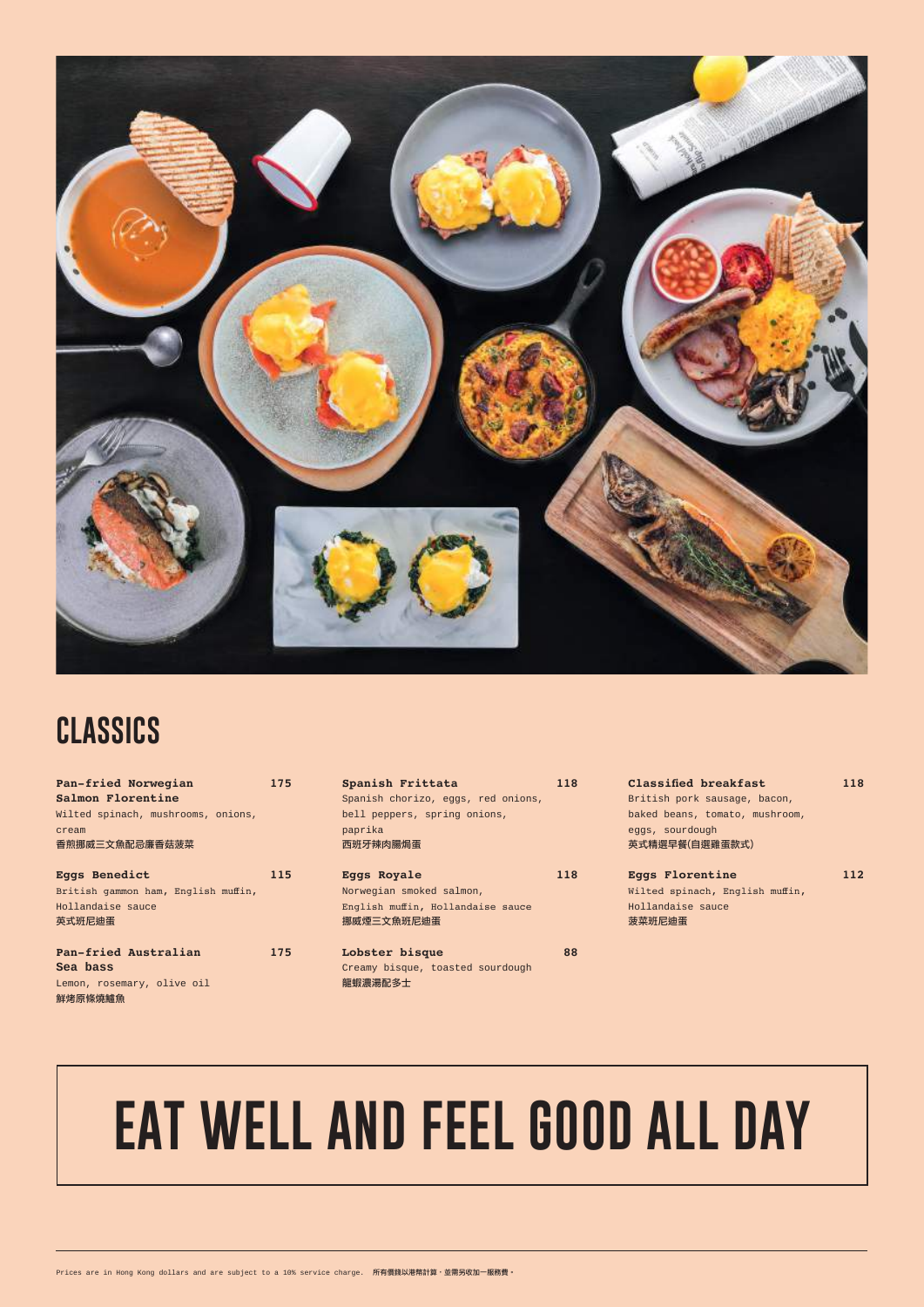| Golden chicken breast<br>128        |  |  |  |
|-------------------------------------|--|--|--|
| sandwich                            |  |  |  |
| Fried chicken breast, Swiss cheese, |  |  |  |
| tomato, bacon, lettuce, chipotle    |  |  |  |
| mayo, French fries                  |  |  |  |

#### 炸雞胸肉、煙肉芝士三文治配薯條

**Classified beef burger 128** Red onions, lettuce, tomato,

Swiss cheese, bacon, French fries 牛肉漢堡配薯條

**Cauliflower vegetarian 115 burger**  Mushrooms, quinoa, guacamole, French fries

椰菜花蘑菇素漢堡配薯條

**Pulled barbecue chicken 128 baguette** Pulled U.S chicken, mozzarella, barbecue sauce, French fries 燒烤手撕雞肉法包配薯條

**Crispy fried chicken 118 burger**  Swiss cheese, coleslaw, chipotle mayo, French fries 美式炸雞漢堡配薯條

**Impossible™ shroom burger 148** Impossible™ meat, spinach, portobello mushroom, brioche bun,

chipotle mayo, French fries

植物肉蘑菇漢堡配薯條



Prices are in Hong Kong dollars and are subject to a 10% service charge. 所有價錢以港幣計算,並需另收加一服務費。

### **SANDWICHES & BURGERS**



# **IMPOSSIBLE™ LOOKS, COOKS & TASTES JUST LIKE BEEF, BUT IT'S BETTER FOR YOU & THE PLANET!**

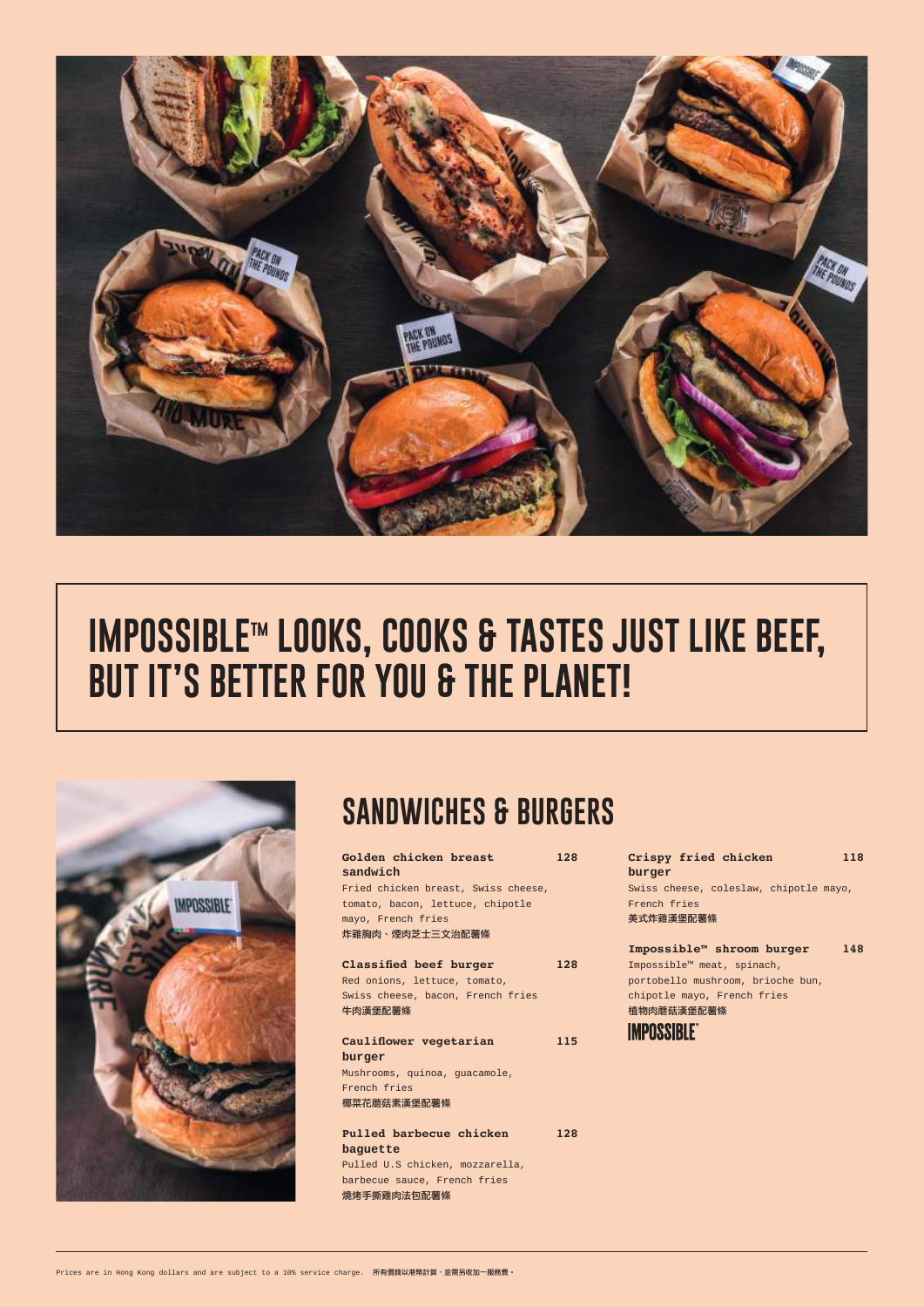# **THE HEARTY GOOD STUFF**





### **SALADS SMALL/LARGE**

**Spicy Thai beef salad 98/138** Sliced rare sirloin steak, mixed lettuce, cherry tomato, red onions, cucumber, coriander, spicy thai dressing 泰式薄切西冷牛扒沙律

Roasted cauliflower 85/115 **couscous salad** Roasted cauliflower, couscous, pomegranate seeds, almonds, coriander, paprika, lemon dressing 烤椰菜花粗麥粉沙津

**Barley & lentil salad 85/115** Baby carrot, red onion, parsley, cumin, lemon, olive oil 大麥扁豆沙津

Caesar salad 85/115 Romaine lettuce, poached egg, crispy bacon, croutons, parmesan, mayo, anchovy dressing 傳統凱撒沙律

**Quinoa salad 75/105** Piquillo pepper, coriander, chickpea, lemon, olive oil 藜麥沙律

**Buffalo mozzarella 95/128 & tomato salad** Cherry tomato, mini Buffalo mozzarella cheese, basil 迷你水牛芝士蕃茄沙律

### **PIZZETTES**

**Classic Margherita 83** Mozzarella, basil, tomato sauce 傳統蕃茄芝士薄餅

**Barbecue chicken 88**

Mozzarella, pulled U.S chicken, parsley, barbecue sauce 燒烤手撕雞薄餅

#### **Peking duck 98**

Mozzarella, cucumber, spring onions, Hoisin sauce 北京填鴨薄餅

| Serrano ham, rocket |                               | 98 |
|---------------------|-------------------------------|----|
| & parmesan          |                               |    |
|                     | Mozzarella, ham, tomato sauce |    |
| 風乾火腿火箭菜芝士薄餅         |                               |    |

Prices are in Hong Kong dollars and are subject to a 10% service charge. 所有價錢以港幣計算,並需另收加一服務費。

**Additional toppings:** Chicken 40, shrimp 45, smoked salmon 50, 雞肉 40、蝦 45、煙三文魚 50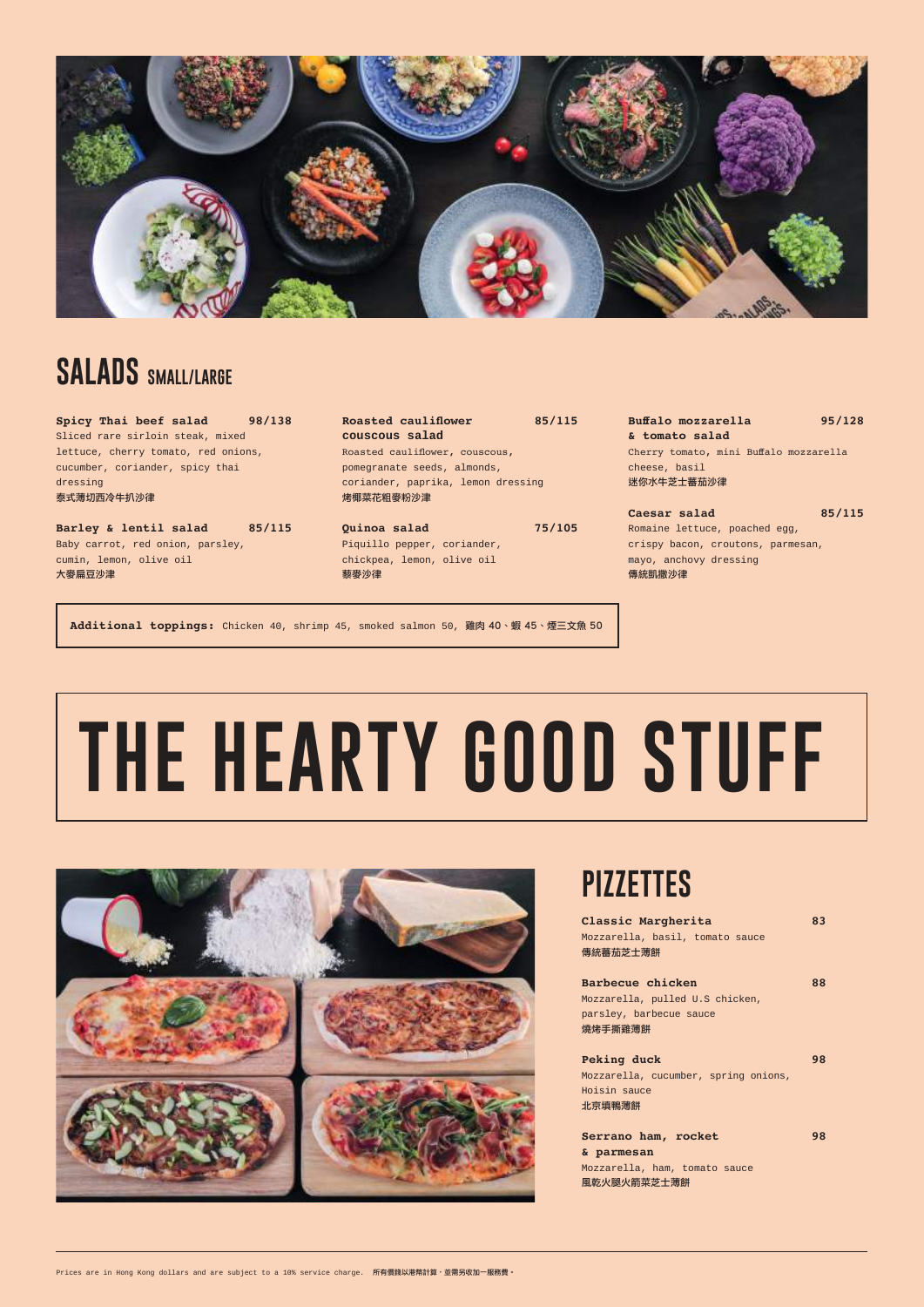### **PASTA & RICE**

| Japanese stir-fried                | 138 |  |  |  |  |
|------------------------------------|-----|--|--|--|--|
| beef udon                          |     |  |  |  |  |
| Beef, bell peppers, onions, spring |     |  |  |  |  |
| onions, bean sprout, coriander,    |     |  |  |  |  |
| mushrooms                          |     |  |  |  |  |
| 日式炒牛肉烏冬                            |     |  |  |  |  |
|                                    |     |  |  |  |  |
| Seafood linguine<br>135            |     |  |  |  |  |

Impossible™ meat, mozzarella, celery, carrot, onions, herbs, tomato sauce 植物肉千層麵 **IMPOSSIBLE** 

Shrimp, salmon, sole, tomato,

basil, white wine, olive oil 白酒蕃茄海鮮意粉

**Spaghetti Bolognese 138** Homemade Bolongnese, Brazilian beef & pork 意大利肉醬意粉

**Impossible™ lasagna 145**

| Lobster sauce risotto               | 138 |
|-------------------------------------|-----|
| Arborio rice, shrimp, white wine,   |     |
| butter, parmesan, red bell peppers, |     |
| lobster sauce                       |     |
| 龍蝦汁蝦肉意大利飯                           |     |
|                                     |     |

|  |  |  | Spaghetti & meatballs | 128 |
|--|--|--|-----------------------|-----|
|  |  |  |                       |     |

Roasted French 138/258 **yellow chicken** French free-range yellow chicken, new potato, whole garlic, gravy

Greek beef & pork, herbs, spicy tomato sauce

香辣蕃茄肉丸意粉

**Four cheese macaroni 108** Cheddar, mozzarella, velveeta,

parmesan & milk 四重芝士通心粉



Prices are in Hong Kong dollars and are subject to a 10% service charge. 所有價錢以港幣計算,並需另收加一服務費。

### **SMALL/LARGE**

#### **Baked eggs & chorizo 118/188 with tomato**  Red & yellow pepper, onion, chilli flakes, tomato, garlic, parsley, eggs, 10% low-fat Greek yoghurt, cumin, coriander

辣肉腸蕃茄焗蛋配多士

**10oz/24oz**

**Grass-grazed British 258/488 sirloin steak**  Beef Sirloin, Classified seasoning, French fries, Béarnaise sauce 英國草飼西冷牛扒配薯條

#### **QUARTER/HALF**

烤法國黃油雞伴焗薯角

**SMALL/LARGE**

**Beer battered fish 138/258 & chips**  Beer battered barramundi, French fries, tartar sauce 啤酒漿炸魚薯條

## GIVING BACK TO OUR COMMUNITY For every purchase of our Four cheese macaroni,





### **SHARING BOARDS**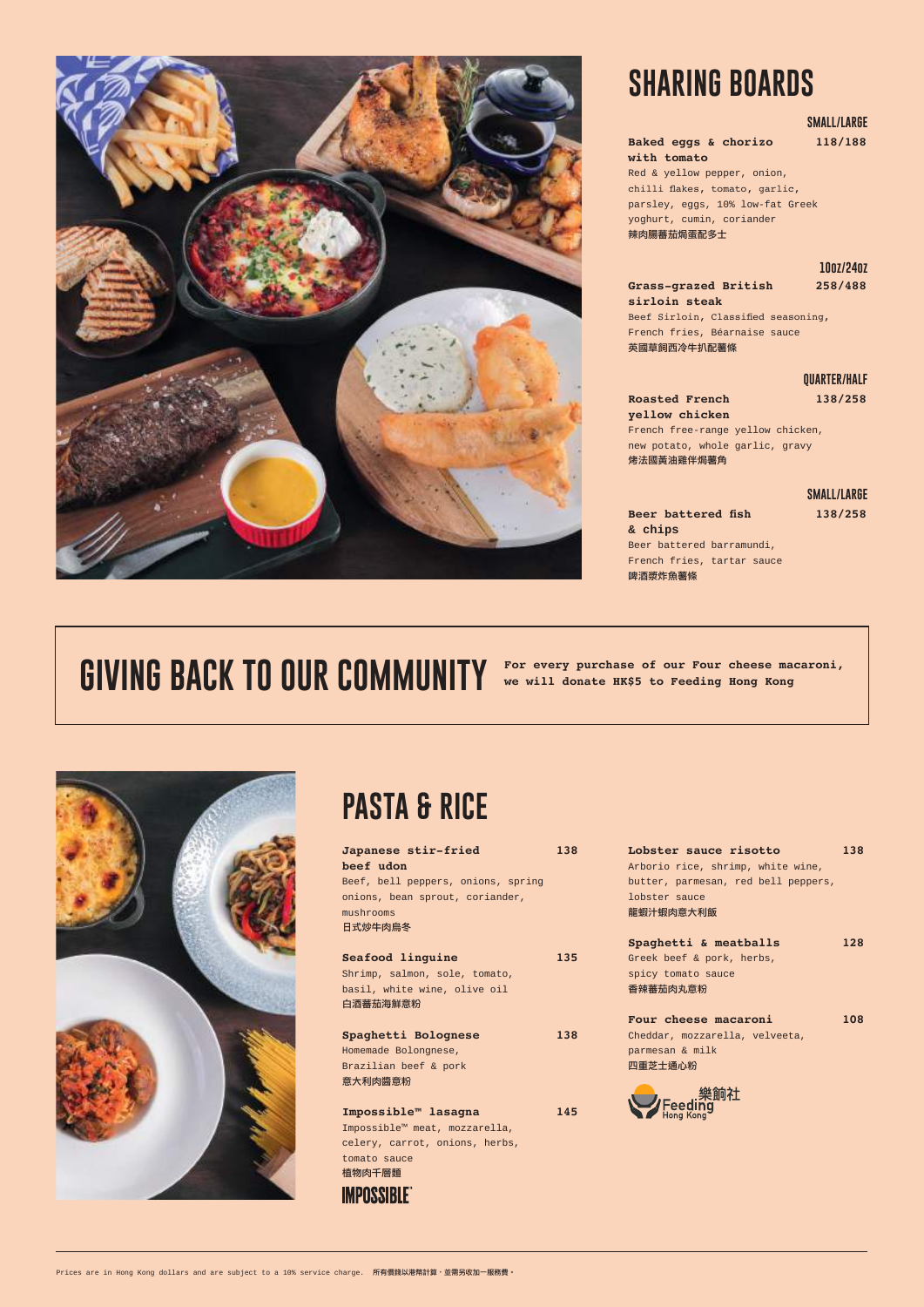### **DESSERTS**

Sliced cake 33 Please ask our team for selection of the day 精選蛋糕一款

**Crêpes suzette 68** Orange sauce, vanilla ice-cream 法式橙酒煮班戟配雲呢拿雪糕

**Fluffy pancakes with ice-cream 68** Buttermilk, vanilla ice-cream, chocolate sauce 班戟配雲呢拿雪糕

**Classified fruit bowl 48** Fresh seasonal fruits 鮮水果盤



Prices are in Hong Kong dollars and are subject to a 10% service charge. 所有價錢以港幣計算,並需另收加一服務費。

### **SIDES**

| French fries<br>Crispy & seasoned<br>香脆薯條                                                   | 38 |
|---------------------------------------------------------------------------------------------|----|
| Chilli fries<br>Chipotle mayo<br>辣薯條伴微辣蛋黃醬                                                  | 38 |
| French fries with truffle oil<br>& cheese<br>Black truffle oil, Parmesan Cheese<br>黑松露油芝士薯條 | 48 |

| Creamy spinach                   | 58 |
|----------------------------------|----|
| Parmesan cheese                  |    |
| 忌廉芝士菠菜                           |    |
|                                  |    |
| Poutine                          | 68 |
| French fries, Mozzarella cheese, |    |
| corned beef, parsley, gravy      |    |
| 芝士肉汁薯條                           |    |
|                                  |    |
|                                  |    |



### **SMALL PLATES CHOOSE 3 - 98 | CHOOSE 5 - 138**

| Thai beef                           | 48 |
|-------------------------------------|----|
| British sirloin, rocket, spicy thai |    |
| dressing<br>泰式西冷牛肉片                 |    |
| Spicy wings                         | 48 |
| Deep fried spicy chicken wings      |    |

香辣雞翼

| Coleslaw               |  |                                     |  |  |  |
|------------------------|--|-------------------------------------|--|--|--|
|                        |  | Carrot, onions, cabbage, olive oil, |  |  |  |
| celery, mayo<br>椰菜甘筍沙律 |  |                                     |  |  |  |

**Baba ghanoush 48** Eggplant, garlic, cumin, bread chips 烤茄子醬伴脆片

**Deep fried calamari 48** Bread crumbed calamari, chipotle mayo 香炸魷魚

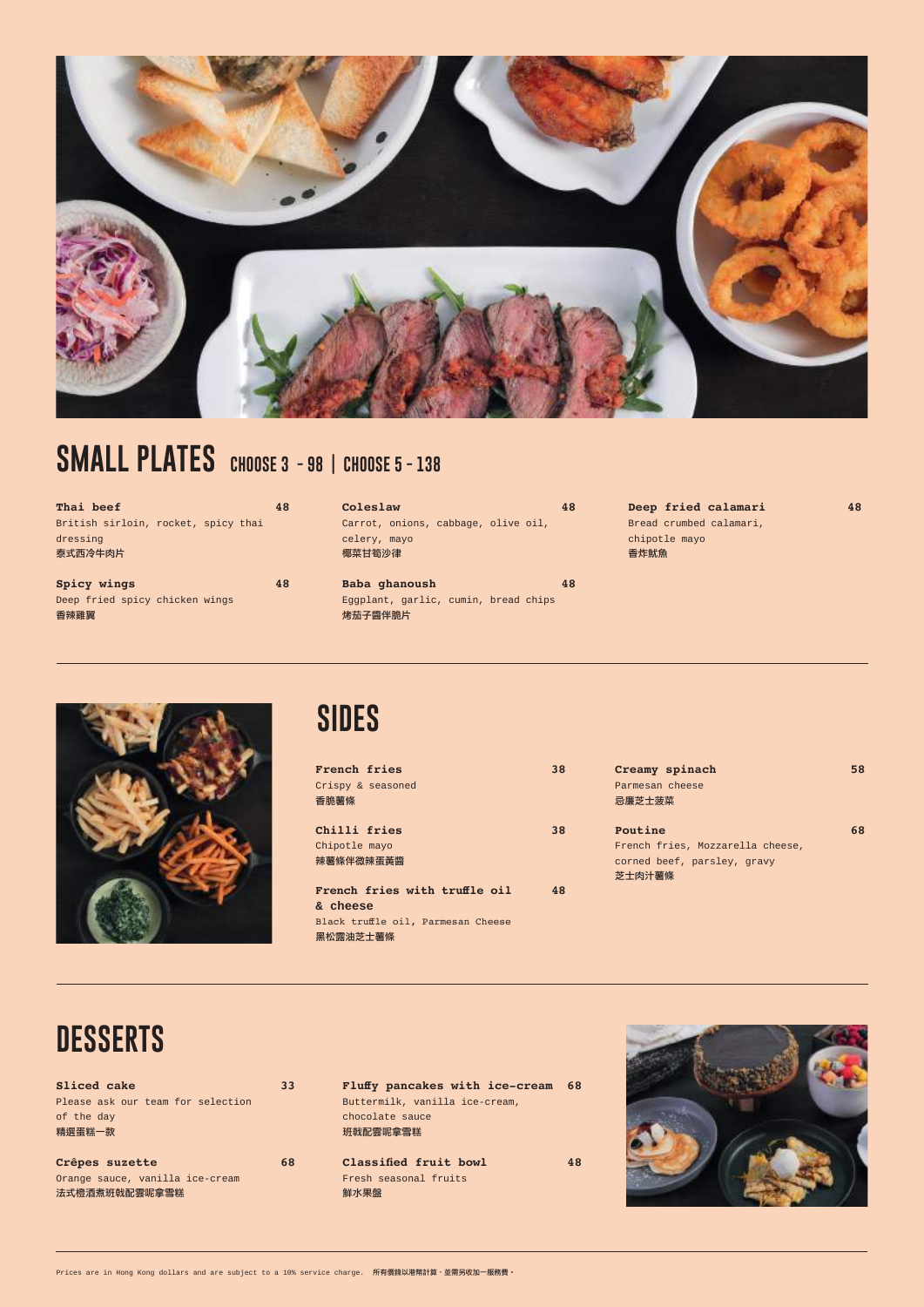## **COCKTAILS**

| <b>Bloody Mary</b>                 | 75 |
|------------------------------------|----|
| Skyy Vodka, bloody mary mix,       |    |
| celery stick, cherry tomato        |    |
| <b>Frozen Watermelon</b>           | 75 |
| Daiquiri                           |    |
| Takamaka White Rum, Metté          |    |
| Mandarine liqueur, fresh lime      |    |
| juice, watermelon                  |    |
| Negroni                            | 68 |
| Gin Lane 1751 Royal Strength,      |    |
| Vermouth Routin Original Rouge,    |    |
| Nardini                            |    |
| <b>Moscow Mule</b>                 | 68 |
| Skyy Vodka, Metté Ginger liqueur,  |    |
| fresh lime juice, ginger beer,     |    |
| lime wedge                         |    |
| Pineau Mule                        | 68 |
| Daniel Bouju Pineau des Charentes, |    |
| fresh lime juice, gingle ale,      |    |

| Pisco Punch                     | 5  |
|---------------------------------|----|
| Santiago Queirolo Pisco Italia, |    |
| pineapple juice, orange juice,  |    |
| lemon juice, sparkling wine,    |    |
| sugar syrup                     |    |
|                                 |    |
| Spiced Espresso Martini         | 75 |

| Takamaka Spiced Rum, Metté |  |
|----------------------------|--|
| coffee liqueur, espresso   |  |



Prices are in Hong Kong dollars and are subject to a 10% service charge. 所有價錢以港幣計算,並需另收加一服務費。

```
Gin Lane Rickey 68
Gin Lane 1751 Victoria Pink, 
fresh lime juice, soda water,
sugar, lemon wedge
```

| <b>Aperol Spritz</b>    |  |
|-------------------------|--|
| perol, sparkling wine,  |  |
| oda water. orange wedge |  |

**Mango Batida 68** Germana Cachaça Soul, fresh lime juice, coconut milk, mango

### **GLASS/PITCHER**

| White Sangria |                                   | 55/188 |
|---------------|-----------------------------------|--------|
|               | White wine, seasonal mixed fruits |        |

| Red Sangria |                                 | 55/188 |
|-------------|---------------------------------|--------|
|             | Red wine, seasonal mixed fruits |        |

# **DRINKS**

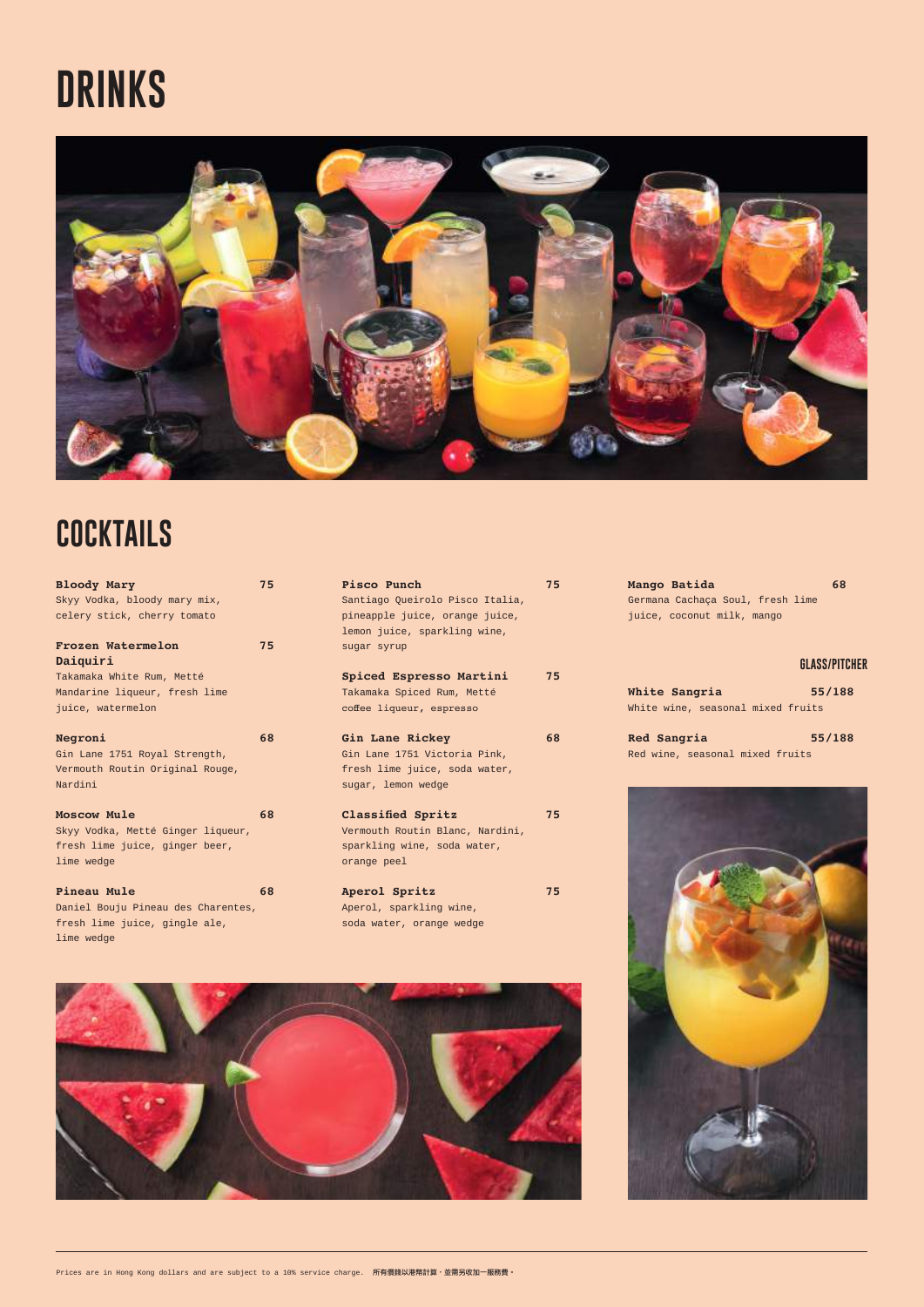### **BEERS & CIDERS**

### **CRAFT BEER**

| Deadman 5000 Years Pilsner     | 68 |
|--------------------------------|----|
| <b>BOTTLED BEERS</b>           |    |
| Brooklyn Lager                 | 68 |
| Kronenbourg 1664 Blanc         | 55 |
| <b>CIDERS</b>                  |    |
| Rekorderlig Pear Cider         | 65 |
| Rekorderlig Passionfruit Cider | 65 |



### **THE GOOD STUFF**

| <b>VODKA</b>                |    |
|-----------------------------|----|
| Skyy Vodka                  | 45 |
| <b>WHISKY &amp; WHISKEY</b> |    |
| Early Times Bourbon         | 45 |
| <b>Ballantine's Finest</b>  | 45 |
| Jack Daniel's               | 55 |
| <b>TEQUILA</b>              |    |
| Olmeca Tequila Blanco       | 50 |
| RUM/CACHACA                 |    |
| Takamaka White Rum          | 45 |
| Takamaka Spiced Rum         | 45 |
| Germana Cachaça Soul        | 45 |

| GIN |  |                              |    |
|-----|--|------------------------------|----|
|     |  | Gin lane 1751 Royal Strength | 45 |
|     |  | Gin Lane 1751 Victoria Pink  | 45 |

**PISCO**

**Santiago Queirolo Pisco 45 Italia**

### **LIQUEUR**

| Daniel Bouju Pineau des<br>Charentes | 45 |
|--------------------------------------|----|
| Vermouth Routin Original<br>Rouge    | 45 |
| Vermouth Routin Blanc                | 45 |
| Nardini                              |    |

### **COGNAC**

| Daniel Bouju Cognac | 60 |
|---------------------|----|
| Selection           |    |







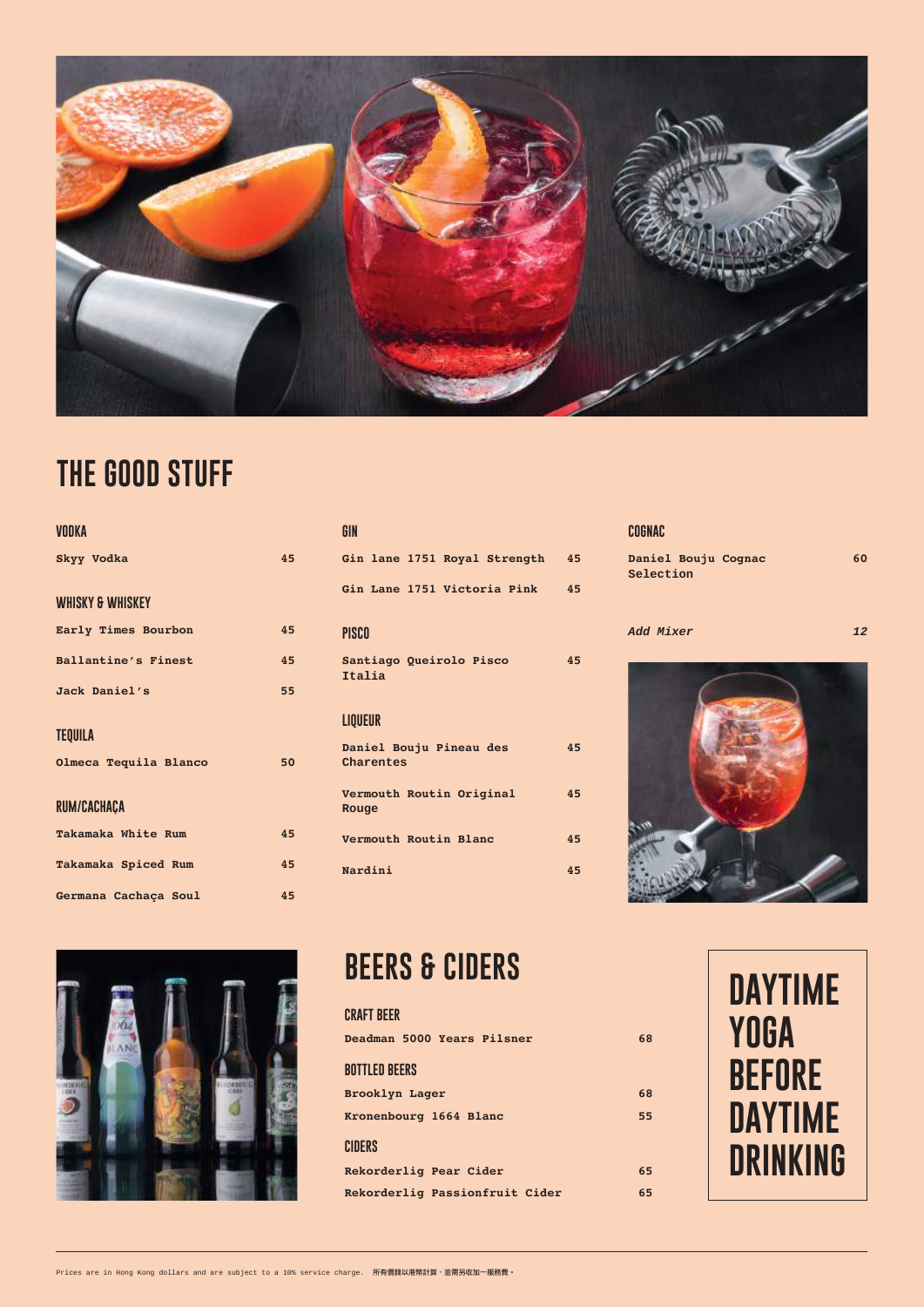### **REFRESHERS**

#### **BOTANICALLY BREWED LEMONADE BY FENTIMANS ©**

| Fentimans Victorian<br>Lemonade               | 32                 |
|-----------------------------------------------|--------------------|
| <b>Fentimans Rose Lemonade</b>                | 32                 |
| Fentimans Wild English<br>Elderflower         | 32                 |
| Fentimans Mandarin<br>& Seville Orange Jigger | 32                 |
| <b>WATER BY LLANLLYR SOURCE</b>               | <b>SMALL/LARGE</b> |
| Llanllyr still<br>spring water                | 29/52              |
| Llanllyr sparkling<br>spring water            | 29/52              |

### **OTHER BEVERAGES**

| Pure coconut water | 38 |
|--------------------|----|
| Coke               | 20 |
| <b>Diet Coke</b>   | 20 |
| Coke plus          | 20 |
| <b>Coke Zero</b>   | 20 |
| Sprite             | 20 |
| Soda Water         | 20 |
| <b>Tonic Water</b> | 20 |
| <b>Ginger Beer</b> | 20 |
| <b>Ginger Ale</b>  | 20 |
|                    |    |

| COOLERS                                                                                 | <b>GLASS/PITCHER</b> |
|-----------------------------------------------------------------------------------------|----------------------|
| Home-made Lemonade                                                                      | 38/116               |
| Fresh Lime Soda                                                                         | 38/116               |
| Gunner<br>Ginger beer, ginger ale, bitters                                              | 38/116               |
| Apple Julep<br>Cold pressed apple juice, mint, lime, ginger ale                         | 48/158               |
| Virgin Mary<br>Tomato juice with Classified Bloody Mary mix                             | 52/168               |
| Pink Coco<br>Coconut water, cold pressed watermelon juice,<br>coconut syrup             | 48/158               |
| Blueberry & Vanilla Mojito<br>Blueberry syrup, vanilla syrup, soda water,<br>fresh mint | 48/158               |





### **COLD PRESSED JUICES BY**

**Green Life 52** Green apple, celery, spinach, cucumber, lemon

**Pineapple Glow 52** Pineapple, red apple, mint

**Apple/ Orange/ 42/105 Grapefruit**

**Temper Cooler 52** Green apple, carrot, celery, beetroot, lemongrass

**Refresh-Mint 52** Watermelon, pineapple, lime, mint, chia seeds

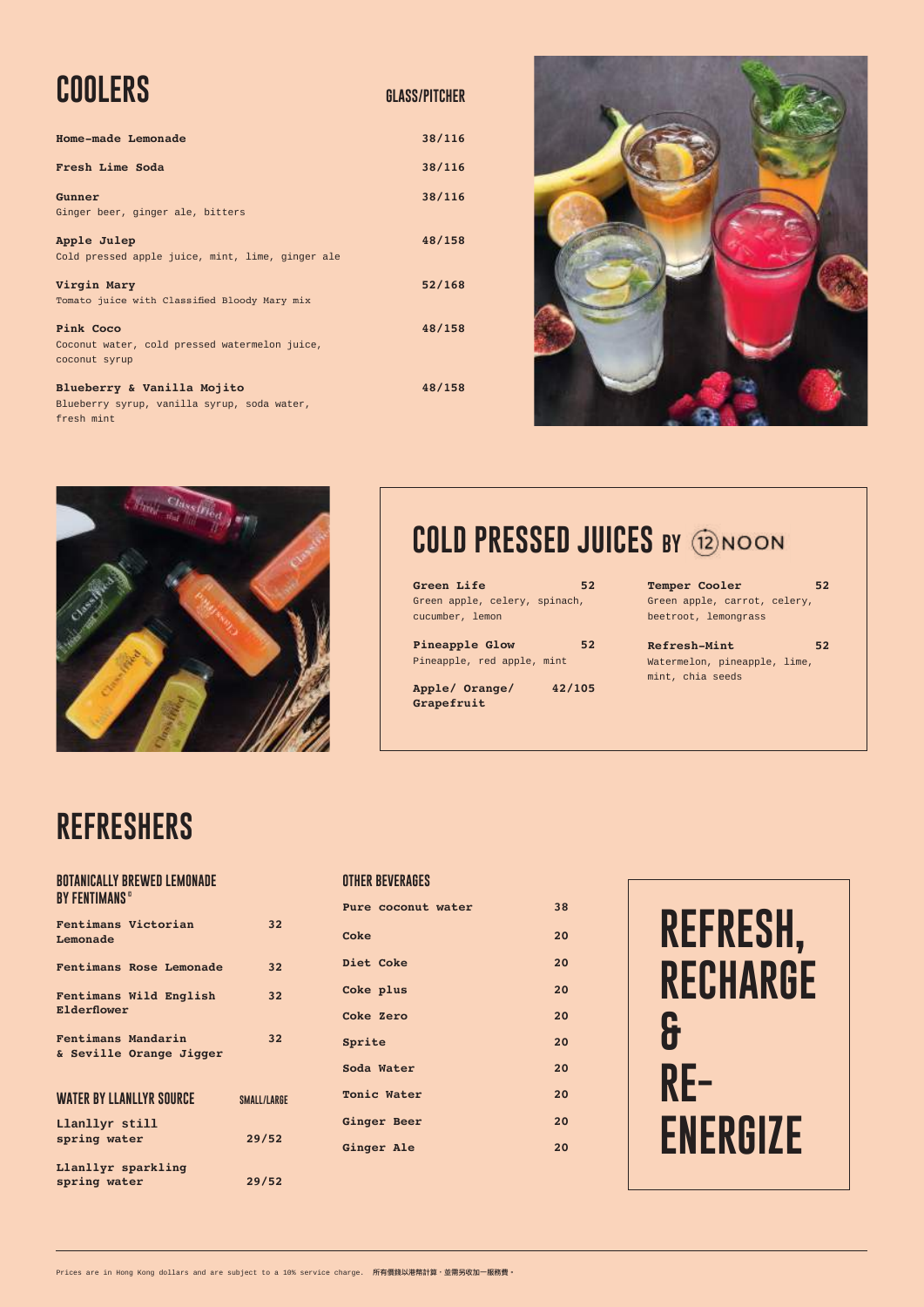**Energy Booster 88** Protelicious® Natural whey protein, organic açaí, banana, homemade granola, mixed berries, coconut water, coconut shavings



**Island Vibes 85** Protelicious® True Cacao whey protein, organic coconut oil, almond milk, strawberry, banana, honey





**Peanut Butter 68 Chocolate** Protelicious® True Cacao whey protein, peanut butter, banana, honey, milk

**Grow-Op 68** Protelicious® Natural whey protein, organic bee pollen, mixed berries, banana, honey



**Date Shakes 78** Protelicious® Natural whey protein, medjool dates, banana, almond milk, honey



**Sencha Detox 85** Protelicious® Sencha whey protein, mango, cashews, spinach, basil, lime juice







#### **Unicorn Blood 85**

Protelicious® Natural whey protein, organic chia seeds, watermelon juice, strawberries, banana, ginger, lime juice

#### Rocket Fuel **85**

#### Protelicious® Natural whey protein, organic spirulina, avocado, cucumber, apple juice, lime juice

#### **Strawberry Cheesecake 78**

Protelicious® Strawberry whey protein, raw cashews, medjool dates, vanilla, lemon juice

Prices are in Hong Kong dollars and are subject to a 10% service charge. 所有價錢以港幣計算,並需另收加一服務費。



### **SMOOTHIES BY PROTELICIOUS®**

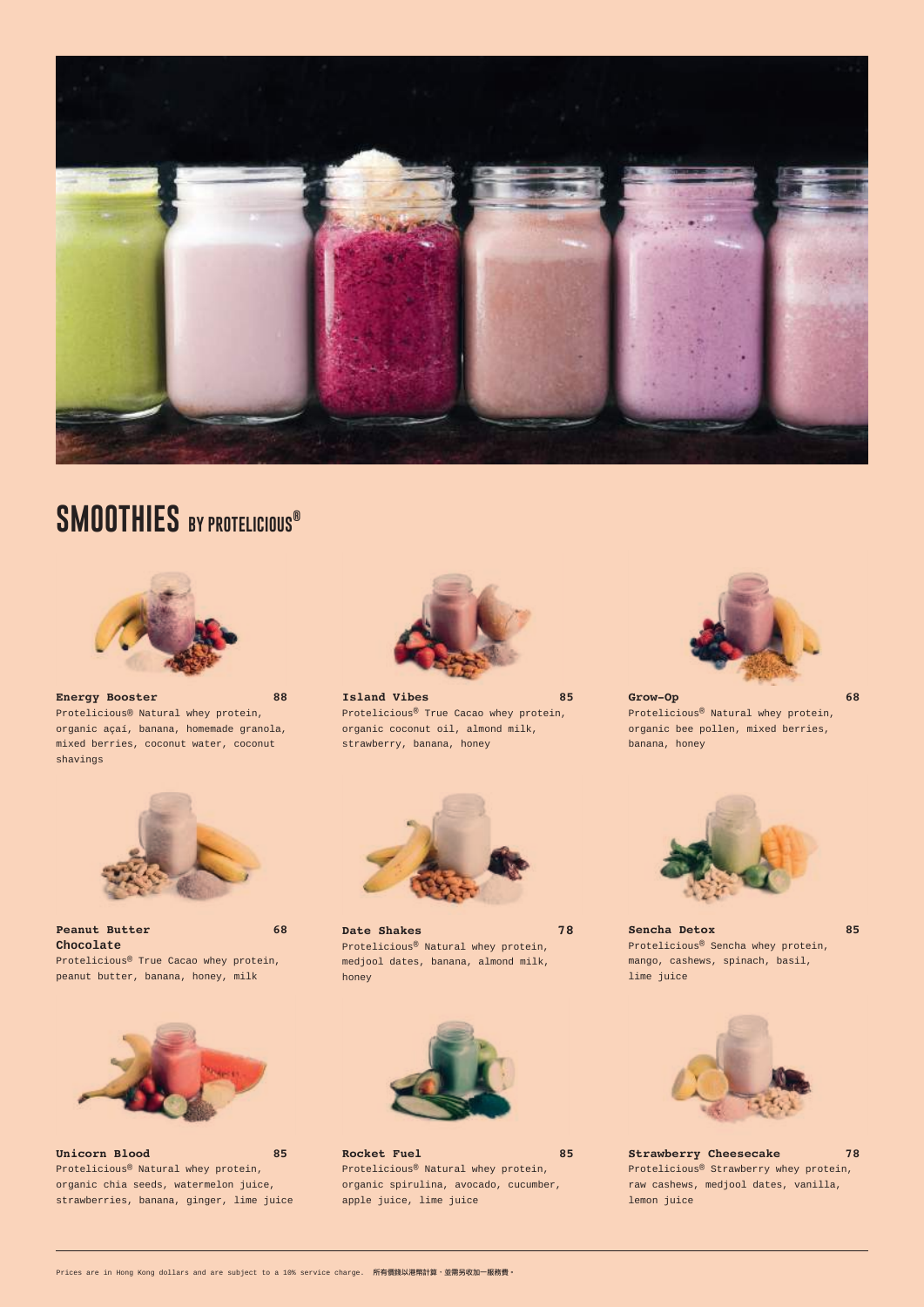### **TEA BY HARNEY & SONS©**

| English Breakfast | 38 |
|-------------------|----|
| Earl Grey         | 38 |
| Darjeeling        | 38 |
| Sencha            | 38 |
| Jasmine           | 38 |
| Chamomile         | 38 |
| Peppermint        | 38 |



### **FRAPPÉ BY GRAFFEO©**

| Booster frappé | 48 |
|----------------|----|
| Classic frappé | 45 |
| Caramel frappé | 45 |

|    | REGULAR/LARGE |
|----|---------------|
| 44 | 48            |
|    | 71 Q          |

| <b>CHOCOLATE BY VERO®</b> | <b>REGULAR/LAR</b> |  |
|---------------------------|--------------------|--|
| Hot chocolate             | 48<br>44           |  |
| Iced chocolate            | 48                 |  |

### **TEA BY TEACHA®**

| Spiced Cinnamon Chai        | 38 |
|-----------------------------|----|
| <b>Tropical Sunset</b>      | 38 |
| <b>Blueberry Muffin</b>     | 38 |
| Organic Lemon Ginger        | 38 |
| Spiced Cinnamon Chai Latte  | 45 |
| <b>Iced Tropical Sunset</b> | 45 |

| Ceylon lemon iced tea                                                                           | 38/116 |
|-------------------------------------------------------------------------------------------------|--------|
| Ceylon flavoured iced tea<br>Blood orange, Lychee & raspberry rose,<br>Passionfruit or Bergamot | 42/138 |

### **COFFEE BY GRAFFEO©**

**SINGLE/DOUBLE**

| <b>Espresso</b>                          | 25 <sub>2</sub> | 30                   |
|------------------------------------------|-----------------|----------------------|
| Macchiato                                | $25 -$          | 30                   |
|                                          |                 | <b>REGULAR/LARGE</b> |
| Caffé latte                              | 38              | 45                   |
| Cappuccino                               | 38              | 45                   |
| Caffé mocha                              | 40 <sup>°</sup> | 46                   |
| <b>Black Coffee</b>                      | 34              | 38                   |
| <b>Iced Coffee</b>                       |                 | 38                   |
| Iced Latte                               |                 | 45                   |
| Iced Cappuccino                          |                 | 45                   |
| Iced Mocha                               |                 | 48                   |
| Bulletproof                              | 40              |                      |
| Americano, butter, coconut oil, sea salt |                 |                      |
| Mocha Devine                             | 58              |                      |
| Protelicious® True Cacao whey protein,   |                 |                      |
| coffee, coconut water, banana, milk      |                 |                      |



# **COFFEE & TEA**